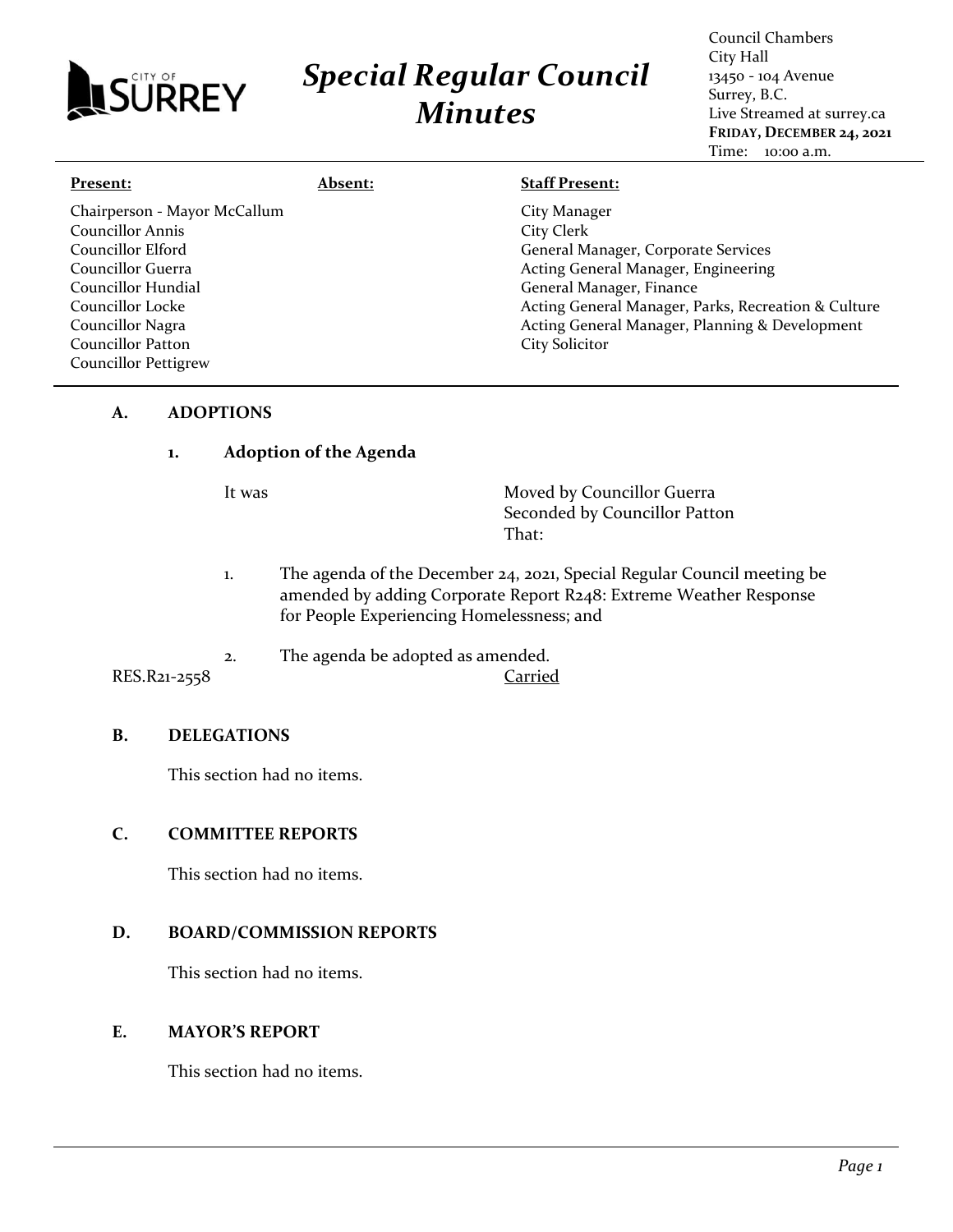# **F. GOVERNMENTAL REPORTS**

This section had no items.

## **G. CORPORATE REPORTS**

Corporate Report R248 was addressed following Section H.

#### **H. BYLAWS**

#### FINAL ADOPTIONS

1. "Surrey 2022 – 2026 Consolidated Financial Plan Bylaw, 2021, No. 20484" 3900-20-20484 – Council Initiative A bylaw to provide for the adoption of the Surrey 2022 – 2026 Consolidated Financial Plan.

Approved by Council: December 21, 2021

It was Moved by Councillor Guerra Seconded by Councillor Patton That "Surrey 2022 – 2026 Consolidated

Financial Plan Bylaw, 2021, No. 20484" be finally adopted, signed by the Mayor and Clerk, and sealed with the Corporate Seal.

#### RES.R21-2559 Carried

With Councillors Annis, Hundial, Locke and Pettigrew opposed.

2. "Surrey 2022 - 2026 General Operating Financial Plan Bylaw, 2021, No. 20485" 3900-20-20485 – Council Initiative A bylaw to provide for the adoption of the Surrey 2022 – 2026 General Operating Financial Plan.

Approved by Council: December 21, 2021

|              | It was                                     | Moved by Councillor Guerra                                                         |
|--------------|--------------------------------------------|------------------------------------------------------------------------------------|
|              |                                            | Seconded by Councillor Patton                                                      |
|              |                                            | That "Surrey 2022 - 2026 General Operating                                         |
|              |                                            | Financial Plan Bylaw, 2021, No. 20485" be finally adopted, signed by the Mayor and |
|              | Clerk, and sealed with the Corporate Seal. |                                                                                    |
| RES.R21-2560 |                                            | Carried                                                                            |

With Councillors Annis, Hundial, Locke and Pettigrew opposed.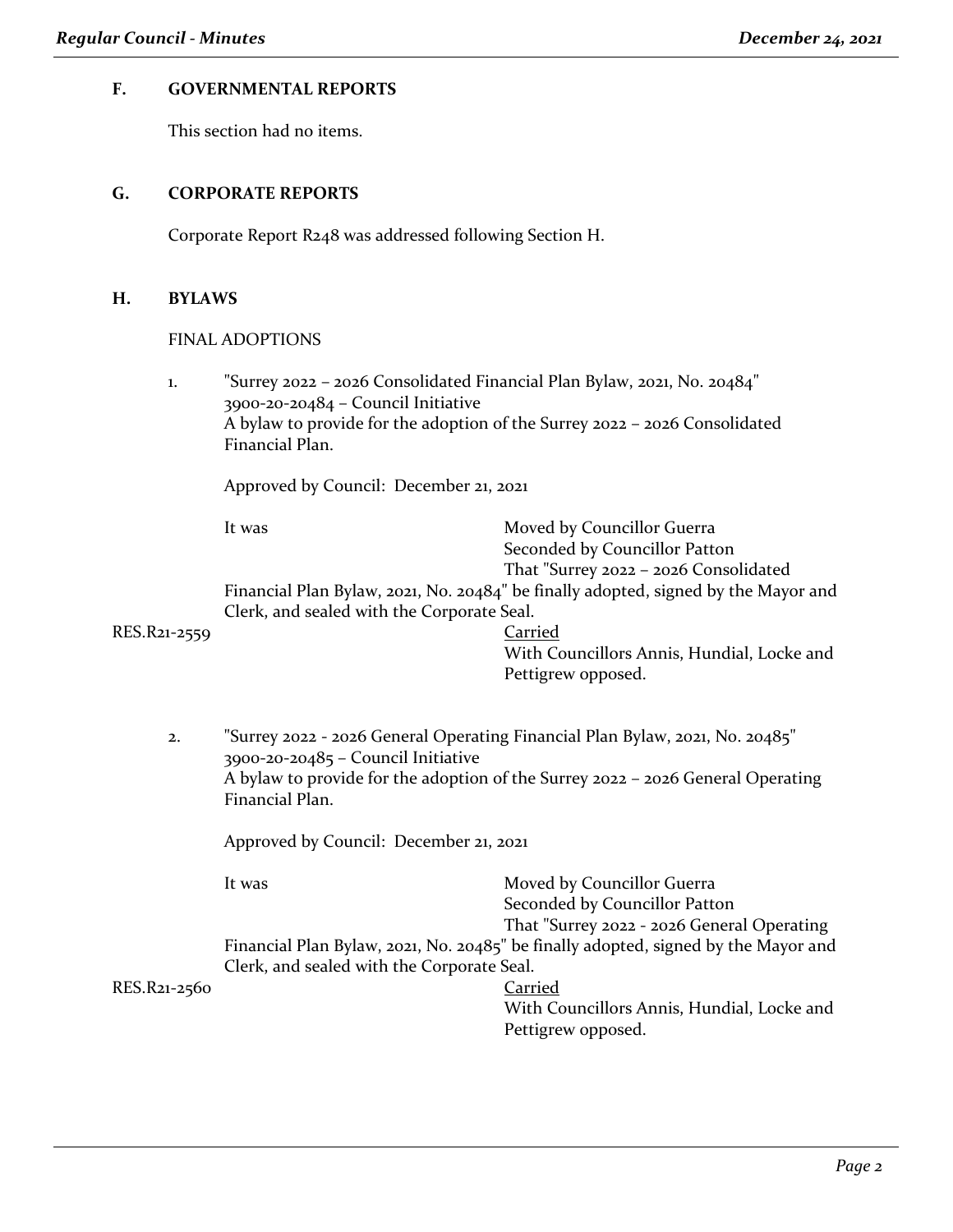| 3.           | "Surrey 2022 - 2026 Roads & Traffic Safety Operating Financial Plan Bylaw, 2021,<br>No. 20486"<br>3900-20-20486 - Council Initiative<br>A bylaw to provide for the adoption of the Surrey 2022 - 2026 Roads & Traffic<br>Safety Operating Financial Plan.            |                                                                                                                                                                                                                                                                                        |
|--------------|----------------------------------------------------------------------------------------------------------------------------------------------------------------------------------------------------------------------------------------------------------------------|----------------------------------------------------------------------------------------------------------------------------------------------------------------------------------------------------------------------------------------------------------------------------------------|
|              | Approved by Council: December 21, 2021                                                                                                                                                                                                                               |                                                                                                                                                                                                                                                                                        |
| RES.R21-2561 | It was<br>by the Mayor and Clerk, and sealed with the Corporate Seal.                                                                                                                                                                                                | Moved by Councillor Guerra<br>Seconded by Councillor Patton<br>That "Surrey 2022 - 2026 Roads & Traffic<br>Safety Operating Financial Plan Bylaw, 2021, No. 20486" be finally adopted, signed<br><b>Carried</b><br>With Councillors Annis, Hundial, Locke and<br>Pettigrew opposed.    |
| 4.           | "Surrey 2022 - 2026 Sewer Operating Financial Plan Bylaw, 2021, No. 20487"<br>3900-20-20487 - Council Initiative<br>A bylaw to provide for the adoption of the Surrey 2022 - 2026 Sewer Operating<br>Financial Plan.                                                 |                                                                                                                                                                                                                                                                                        |
|              | Approved by Council: December 21, 2021                                                                                                                                                                                                                               |                                                                                                                                                                                                                                                                                        |
| RES.R21-2562 | It was<br>Clerk, and sealed with the Corporate Seal.                                                                                                                                                                                                                 | Moved by Councillor Guerra<br>Seconded by Councillor Patton<br>That "Surrey 2022 - 2026 Sewer Operating<br>Financial Plan Bylaw, 2021, No. 20487" be finally adopted, signed by the Mayor and<br><b>Carried</b><br>With Councillors Annis, Hundial, Locke and<br>Pettigrew opposed.    |
| 5.           | "Surrey 2022 - 2026 Drainage Operating Financial Plan Bylaw, 2021, No. 20488"<br>3900-20-20488 - Council Initiative<br>A bylaw to provide for the adoption of the Surrey 2022 - 2026 Drainage Operating<br>Financial Plan.<br>Approved by Council: December 21, 2021 |                                                                                                                                                                                                                                                                                        |
|              |                                                                                                                                                                                                                                                                      |                                                                                                                                                                                                                                                                                        |
| RES.R21-2563 | It was<br>Clerk, and sealed with the Corporate Seal.                                                                                                                                                                                                                 | Moved by Councillor Guerra<br>Seconded by Councillor Patton<br>That "Surrey 2022 - 2026 Drainage Operating<br>Financial Plan Bylaw, 2021, No. 20488" be finally adopted, signed by the Mayor and<br><b>Carried</b><br>With Councillors Annis, Hundial, Locke and<br>Pettigrew opposed. |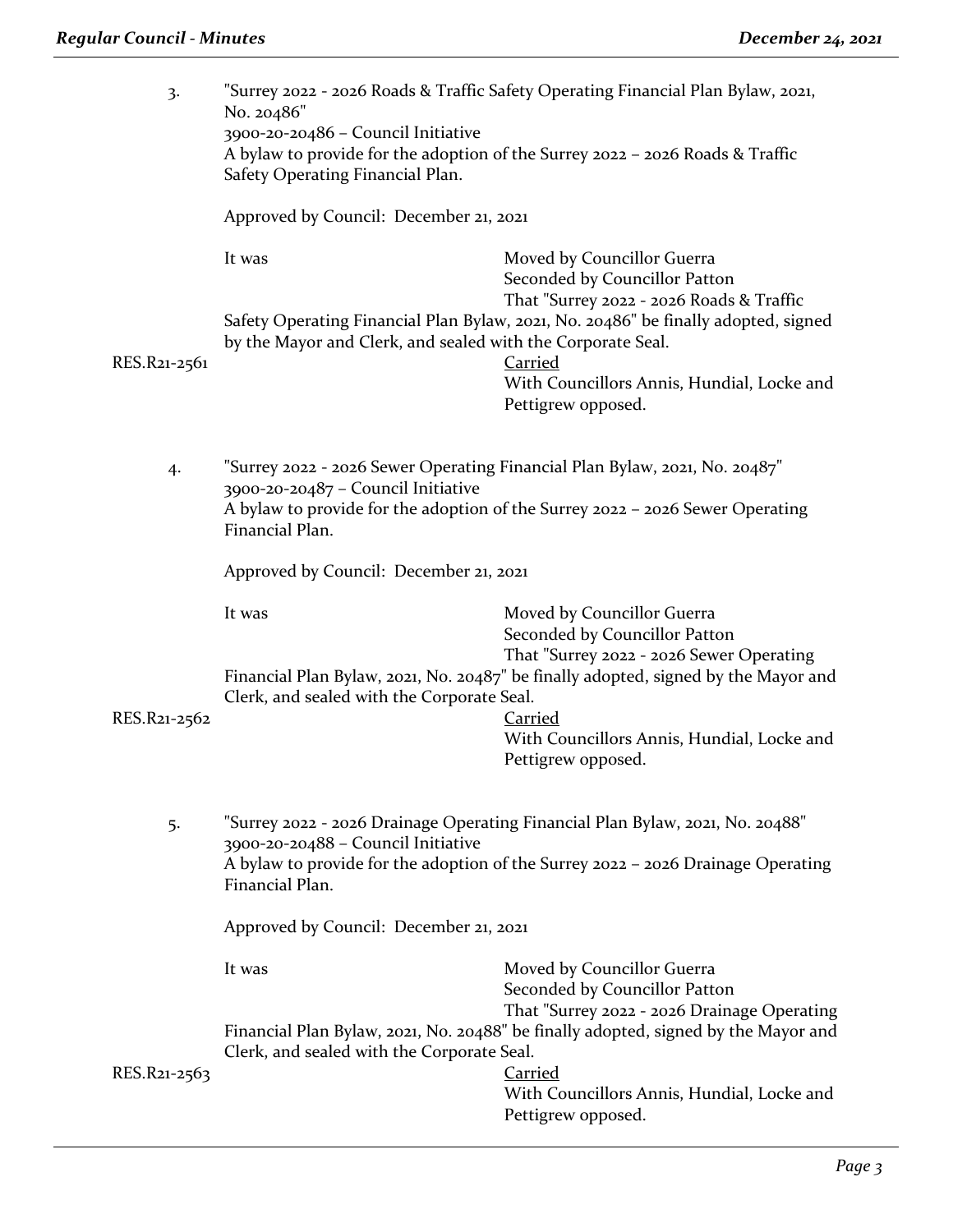| 6.           | "Surrey 2022 - 2026 Solid Waste Operating Financial Plan Bylaw, 2021, No. 20489"<br>3900-20-20489 - Council Initiative<br>A bylaw to provide for the adoption of the Surrey 2022 - 2026 Solid Waste<br>Operating Financial Plan.<br>Approved by Council: December 21, 2021           |                                                                                                         |  |
|--------------|--------------------------------------------------------------------------------------------------------------------------------------------------------------------------------------------------------------------------------------------------------------------------------------|---------------------------------------------------------------------------------------------------------|--|
|              |                                                                                                                                                                                                                                                                                      |                                                                                                         |  |
|              | It was                                                                                                                                                                                                                                                                               | Moved by Councillor Guerra<br>Seconded by Councillor Patton<br>That "Surrey 2022 - 2026 Solid Waste     |  |
| RES.R21-2564 | Mayor and Clerk, and sealed with the Corporate Seal.                                                                                                                                                                                                                                 | Operating Financial Plan Bylaw, 2021, No. 20489" be finally adopted, signed by the<br><b>Carried</b>    |  |
|              |                                                                                                                                                                                                                                                                                      | With Councillors Annis, Hundial, Locke and<br>Pettigrew opposed.                                        |  |
| 7.           | 3900-20-20490 - Council Initiative                                                                                                                                                                                                                                                   | "Surrey 2022 - 2026 Water Operating Financial Plan Bylaw, 2021, No. 20490"                              |  |
|              | A bylaw to provide for the adoption of the Surrey 2022 - 2026 Water Operating<br>Financial Plan.                                                                                                                                                                                     |                                                                                                         |  |
|              | Approved by Council: December 21, 2021                                                                                                                                                                                                                                               |                                                                                                         |  |
|              | It was                                                                                                                                                                                                                                                                               | Moved by Councillor Guerra<br>Seconded by Councillor Patton                                             |  |
|              | That "Surrey 2022 - 2026 Water Operating<br>Financial Plan Bylaw, 2021, No. 20490" be finally adopted, signed by the Mayor and<br>Clerk, and sealed with the Corporate Seal.                                                                                                         |                                                                                                         |  |
| RES.R21-2565 |                                                                                                                                                                                                                                                                                      | <b>Carried</b><br>With Councillors Annis, Hundial, Locke and<br>Pettigrew opposed.                      |  |
| 8.           | Surrey 2022 - 2026 District Energy Operating Financial Plan Bylaw, 2021,<br>No. 20491"<br>3900-20-20491 - Council Initiative<br>A bylaw to provide for the adoption of the Surrey 2022 - 2026 District Energy<br>Operating Financial Plan.<br>Approved by Council: December 21, 2021 |                                                                                                         |  |
|              |                                                                                                                                                                                                                                                                                      |                                                                                                         |  |
|              |                                                                                                                                                                                                                                                                                      |                                                                                                         |  |
|              | It was                                                                                                                                                                                                                                                                               | Moved by Councillor Guerra<br>Seconded by Councillor Patton<br>That "Surrey 2022 - 2026 District Energy |  |
|              | Mayor and Clerk, and sealed with the Corporate Seal.                                                                                                                                                                                                                                 | Operating Financial Plan Bylaw, 2021, No. 20491" be finally adopted, signed by the                      |  |
| RES.R21-2566 |                                                                                                                                                                                                                                                                                      | Carried<br>With Councillors Annis, Hundial, Locke and<br>Pettigrew opposed.                             |  |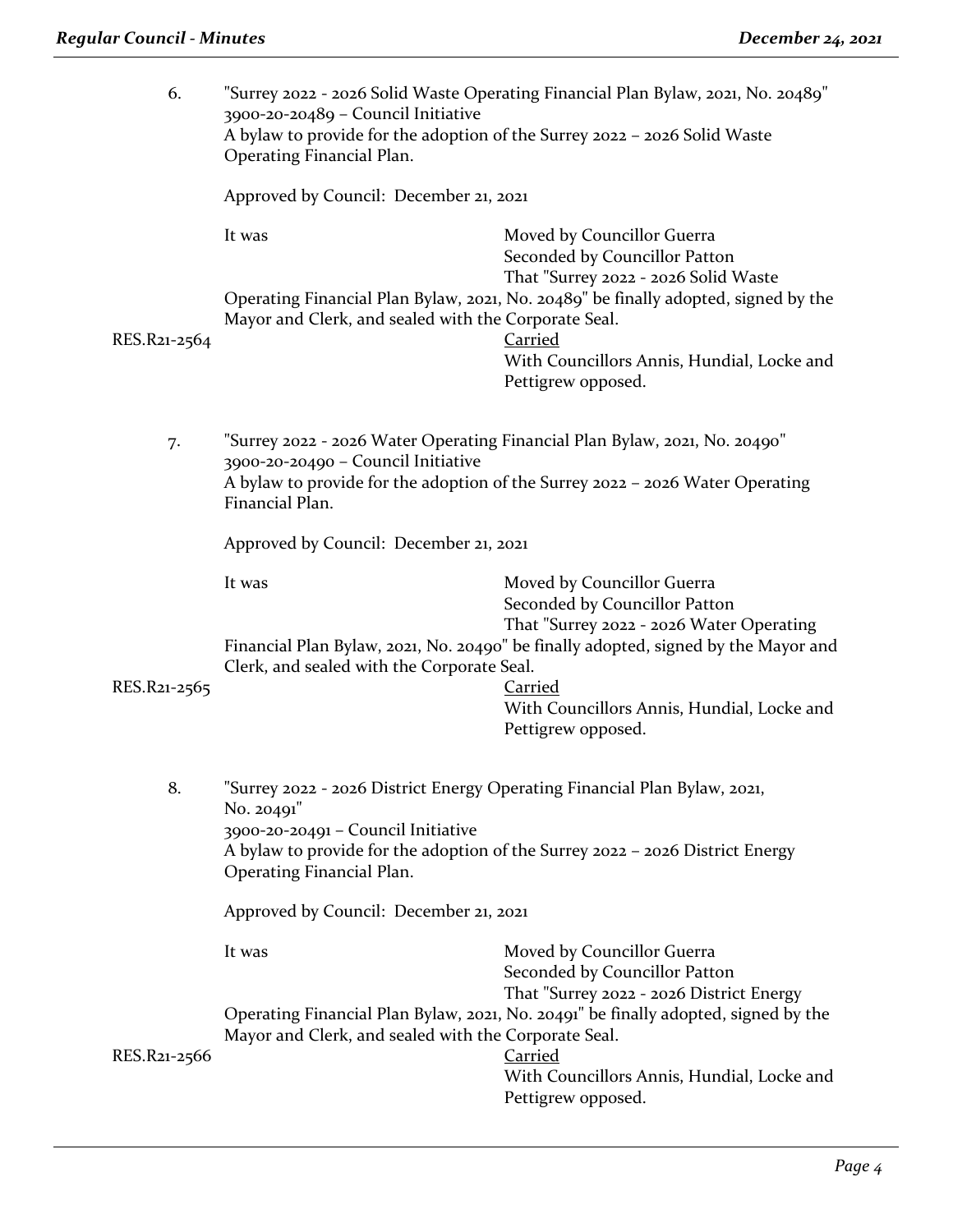| 9.           | "Surrey 2022 - 2026 Parking Authority Operating Financial Plan Bylaw, 2021,<br>No. 20492"<br>3900-20-20492 - Council Initiative<br>A bylaw to provide for the adoption of the Surrey 2022 - 2026 Parking Authority<br>Financial Plan.                                                   |                                                                                                                                                                                                                                                                                       |
|--------------|-----------------------------------------------------------------------------------------------------------------------------------------------------------------------------------------------------------------------------------------------------------------------------------------|---------------------------------------------------------------------------------------------------------------------------------------------------------------------------------------------------------------------------------------------------------------------------------------|
|              | Approved by Council: December 21, 2021                                                                                                                                                                                                                                                  |                                                                                                                                                                                                                                                                                       |
| RES.R21-2567 | It was<br>Mayor and Clerk, and sealed with the Corporate Seal.                                                                                                                                                                                                                          | Moved by Councillor Guerra<br>Seconded by Councillor Patton<br>That "Surrey 2022 - 2026 Parking Authority<br>Operating Financial Plan Bylaw, 2021, No. 20492" be finally adopted, signed by the<br><b>Carried</b><br>With Councillors Annis, Hundial, Locke and<br>Pettigrew opposed. |
| 10.          | "Surrey 2022 - 2026 Capital Financial Plan Bylaw, 2021, No. 20493"<br>3900-20-20493 - Council Initiative<br>A bylaw to provide for the adoption of the Surrey 2022 - 2026 Capital Financial Plan.<br>Approved by Council: December 21, 2021                                             |                                                                                                                                                                                                                                                                                       |
|              |                                                                                                                                                                                                                                                                                         |                                                                                                                                                                                                                                                                                       |
| RES.R21-2568 | It was<br>and sealed with the Corporate Seal.                                                                                                                                                                                                                                           | Moved by Councillor Guerra<br>Seconded by Councillor Patton<br>That "Surrey 2022 - 2026 Capital Financial<br>Plan Bylaw, 2021, No. 20493" be finally adopted, signed by the Mayor and Clerk,<br><b>Carried</b><br>With Councillors Annis, Hundial, Locke and<br>Pettigrew opposed.    |
| 11.          | "District Energy System Bylaw, 2012, No. 17667, Amendment Bylaw, 2021,<br>No. 20494"<br>3900-20-20494 - Council Initiative<br>A bylaw to amend Schedule C to reflect the 2022 utility rates as approved in the<br>2022 - 2026 Financial Plan.<br>Approved by Council: December 21, 2021 |                                                                                                                                                                                                                                                                                       |
|              | It was                                                                                                                                                                                                                                                                                  | Moved by Councillor Guerra<br>Seconded by Councillor Patton<br>That "District Energy System Bylaw, 2012,<br>No. 17667, Amendment Bylaw, 2021, No. 20494" be finally adopted, signed by the                                                                                            |
| RES.R21-2569 | Mayor and Clerk, and sealed with the Corporate Seal.                                                                                                                                                                                                                                    | <b>Carried</b><br>With Councillors Annis, Hundial, Locke and<br>Pettigrew opposed.                                                                                                                                                                                                    |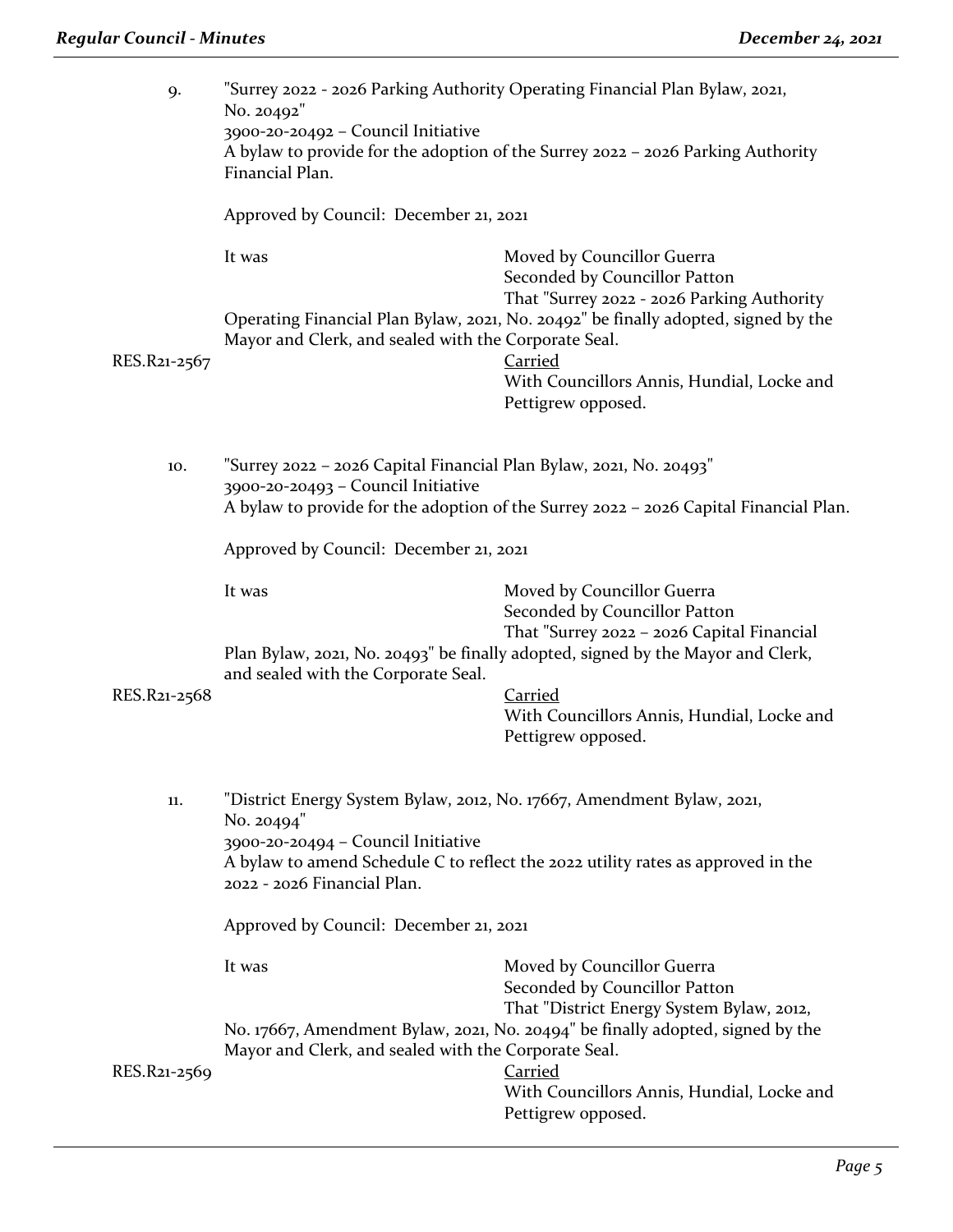| 12.          | "Surrey Drainage Parcel Tax Bylaw, 2001, No. 14593, Amendment Bylaw, 2021,<br>No. 20495"<br>3900-20-20495 - Council Initiative<br>A bylaw to amend Schedule A to reflect the 2022 utility rates as approved in the<br>2022 - 2026 Financial Plan.                   |                                                                                                                                                                                                                                                                                                                                                                |
|--------------|---------------------------------------------------------------------------------------------------------------------------------------------------------------------------------------------------------------------------------------------------------------------|----------------------------------------------------------------------------------------------------------------------------------------------------------------------------------------------------------------------------------------------------------------------------------------------------------------------------------------------------------------|
|              | Approved by Council: December 21, 2021                                                                                                                                                                                                                              |                                                                                                                                                                                                                                                                                                                                                                |
| RES.R21-2570 | It was<br>the Mayor and Clerk, and sealed with the Corporate Seal.                                                                                                                                                                                                  | Moved by Councillor Guerra<br>Seconded by Councillor Patton<br>That "Surrey Drainage Parcel Tax Bylaw,<br>2001, No. 14593, Amendment Bylaw, 2021, No. 20495" be finally adopted, signed by<br><b>Carried</b><br>With Councillors Annis, Hundial, Locke and<br>Pettigrew opposed.                                                                               |
| 13.          | "Surrey Sanitary Sewer Regulation and Charges Bylaw, 2008, No. 16611,<br>Amendment Bylaw, 2021, No. 20496"<br>3900-20-20496 - Council Initiative<br>A bylaw to amend Schedule C to reflect the 2022 utility rates as approved in the<br>2022 - 2026 Financial Plan. |                                                                                                                                                                                                                                                                                                                                                                |
|              | Approved by Council: December 21, 2021                                                                                                                                                                                                                              |                                                                                                                                                                                                                                                                                                                                                                |
| RES.R21-2571 | It was                                                                                                                                                                                                                                                              | Moved by Councillor Guerra<br>Seconded by Councillor Patton<br>That "Surrey Sanitary Sewer Regulation and<br>Charges Bylaw, 2008, No. 16611, Amendment Bylaw, 2021, No. 20496" be finally<br>adopted, signed by the Mayor and Clerk, and sealed with the Corporate Seal.<br><b>Carried</b><br>With Councillors Annis, Hundial, Locke and<br>Pettigrew opposed. |
| 14.          | "Waste Management Regulations and Charges Bylaw, 2015, No. 18412, Amendment<br>Bylaw, 2021, No. 20497"<br>3900-20-20497 - Council Initiative<br>A bylaw to amend Schedule A to reflect the 2022 utility rates as approved in the<br>2022 - 2026 Financial Plan.     |                                                                                                                                                                                                                                                                                                                                                                |
|              | Approved by Council: December 21, 2021                                                                                                                                                                                                                              |                                                                                                                                                                                                                                                                                                                                                                |
|              | It was                                                                                                                                                                                                                                                              | Moved by Councillor Guerra<br>Seconded by Councillor Patton<br>That "Waste Management Regulations and<br>Charges Bylaw, 2015, No. 18412, Amendment Bylaw, 2021, No. 20497" be finally                                                                                                                                                                          |
| RES.R21-2572 |                                                                                                                                                                                                                                                                     | adopted, signed by the Mayor and Clerk, and sealed with the Corporate Seal.<br><b>Carried</b><br>With Councillors Annis, Hundial, Locke and<br>Pettigrew opposed.                                                                                                                                                                                              |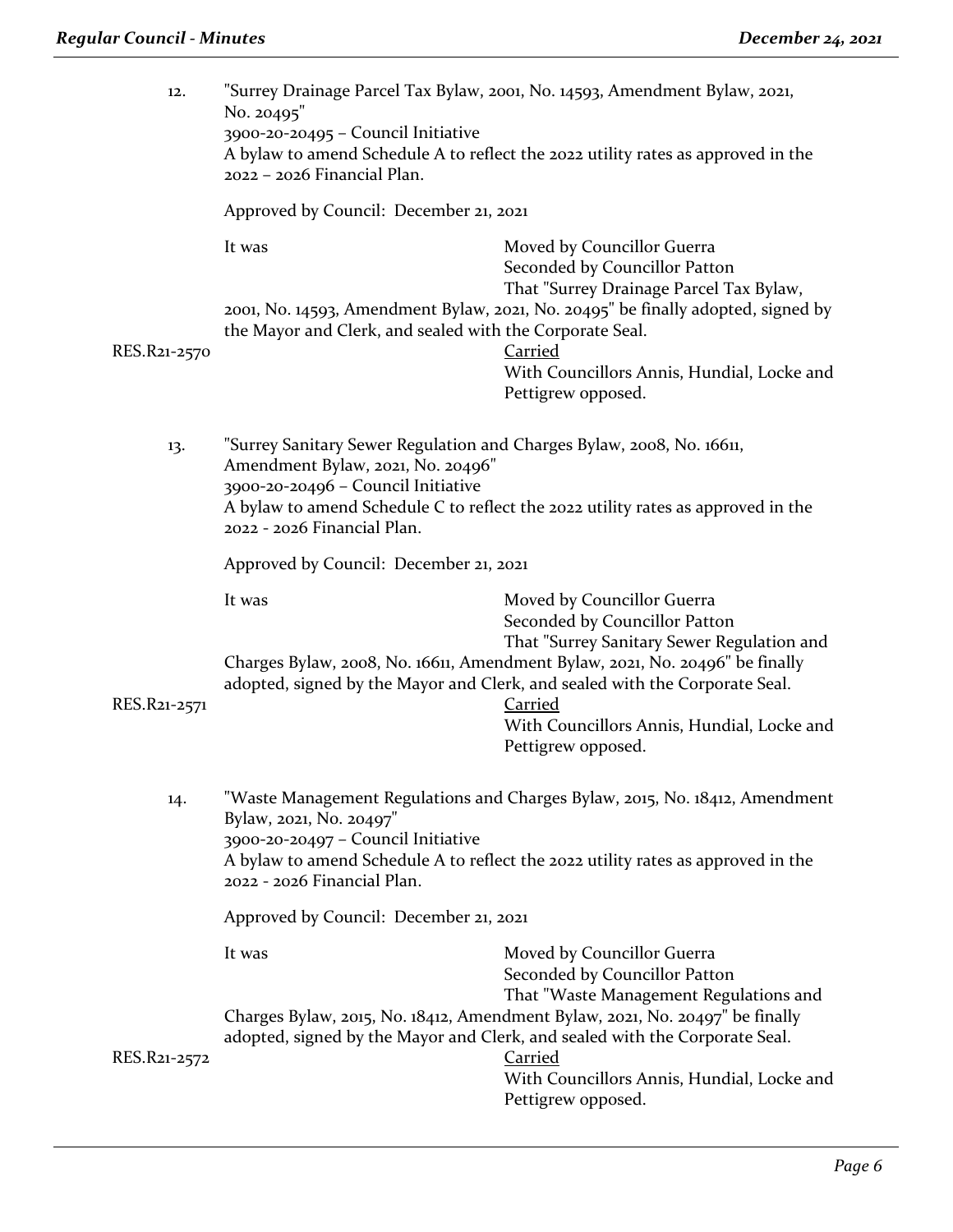| 15.          | "Surrey Waterworks Regulation and Charges Bylaw, 2007, No. 16337, Amendment<br>Bylaw, 2021, No. 20498"<br>3900-20-20498 - Council Initiative<br>A bylaw to amend Schedules B, C, D-1, and E to reflect the 2022 utility rates as<br>approved in the 2022 - 2026 Financial Plan.           |                                                                                                                                                                                                                                                                                                                                                            |
|--------------|-------------------------------------------------------------------------------------------------------------------------------------------------------------------------------------------------------------------------------------------------------------------------------------------|------------------------------------------------------------------------------------------------------------------------------------------------------------------------------------------------------------------------------------------------------------------------------------------------------------------------------------------------------------|
|              | Approved by Council: December 21, 2021                                                                                                                                                                                                                                                    |                                                                                                                                                                                                                                                                                                                                                            |
| RES.R21-2573 | It was                                                                                                                                                                                                                                                                                    | Moved by Councillor Guerra<br>Seconded by Councillor Patton<br>That "Surrey Waterworks Regulation and<br>Charges Bylaw, 2007, No. 16337, Amendment Bylaw, 2021, No. 20498" be finally<br>adopted, signed by the Mayor and Clerk, and sealed with the Corporate Seal.<br><b>Carried</b><br>With Councillors Annis, Hundial, Locke and<br>Pettigrew opposed. |
| 16.          | "Surrey Building Bylaw, 2012, No. 17850, Amendment Bylaw, 2021, No. 20499"<br>3900-20-20499 - Council Initiative<br>A bylaw to amend Schedule A to incorporate a fee increase as approved in the<br>2022 - 2026 Financial Plan.                                                           |                                                                                                                                                                                                                                                                                                                                                            |
|              | Approved by Council: December 21, 2021                                                                                                                                                                                                                                                    |                                                                                                                                                                                                                                                                                                                                                            |
| RES.R21-2574 | It was<br>Clerk, and sealed with the Corporate Seal.                                                                                                                                                                                                                                      | Moved by Councillor Guerra<br>Seconded by Councillor Patton<br>That "Surrey Building Bylaw, 2012, No. 17850,<br>Amendment Bylaw, 2021, No. 20499" be finally adopted, signed by the Mayor and<br><b>Carried</b><br>With Councillors Annis, Hundial, Locke and<br>Pettigrew opposed.                                                                        |
| 17.          | "Business License Bylaw, 1999, No. 13680, Amendment Bylaw, 2021, No. 20500"<br>3900-20-20500 - Council Initiative<br>A bylaw to amend Schedule A and Section 22 to incorporate a fee increase as<br>approved in the 2022 - 2026 Financial Plan.<br>Approved by Council: December 21, 2021 |                                                                                                                                                                                                                                                                                                                                                            |
|              |                                                                                                                                                                                                                                                                                           |                                                                                                                                                                                                                                                                                                                                                            |
| RES.R21-2575 | It was<br>Mayor and Clerk, and sealed with the Corporate Seal.                                                                                                                                                                                                                            | Moved by Councillor Guerra<br>Seconded by Councillor Patton<br>That "Business License Bylaw, 1999,<br>No. 13680, Amendment Bylaw, 2021, No. 20500" be finally adopted, signed by the<br><b>Carried</b>                                                                                                                                                     |
|              |                                                                                                                                                                                                                                                                                           | With Councillors Annis, Hundial, Locke and<br>Pettigrew opposed.                                                                                                                                                                                                                                                                                           |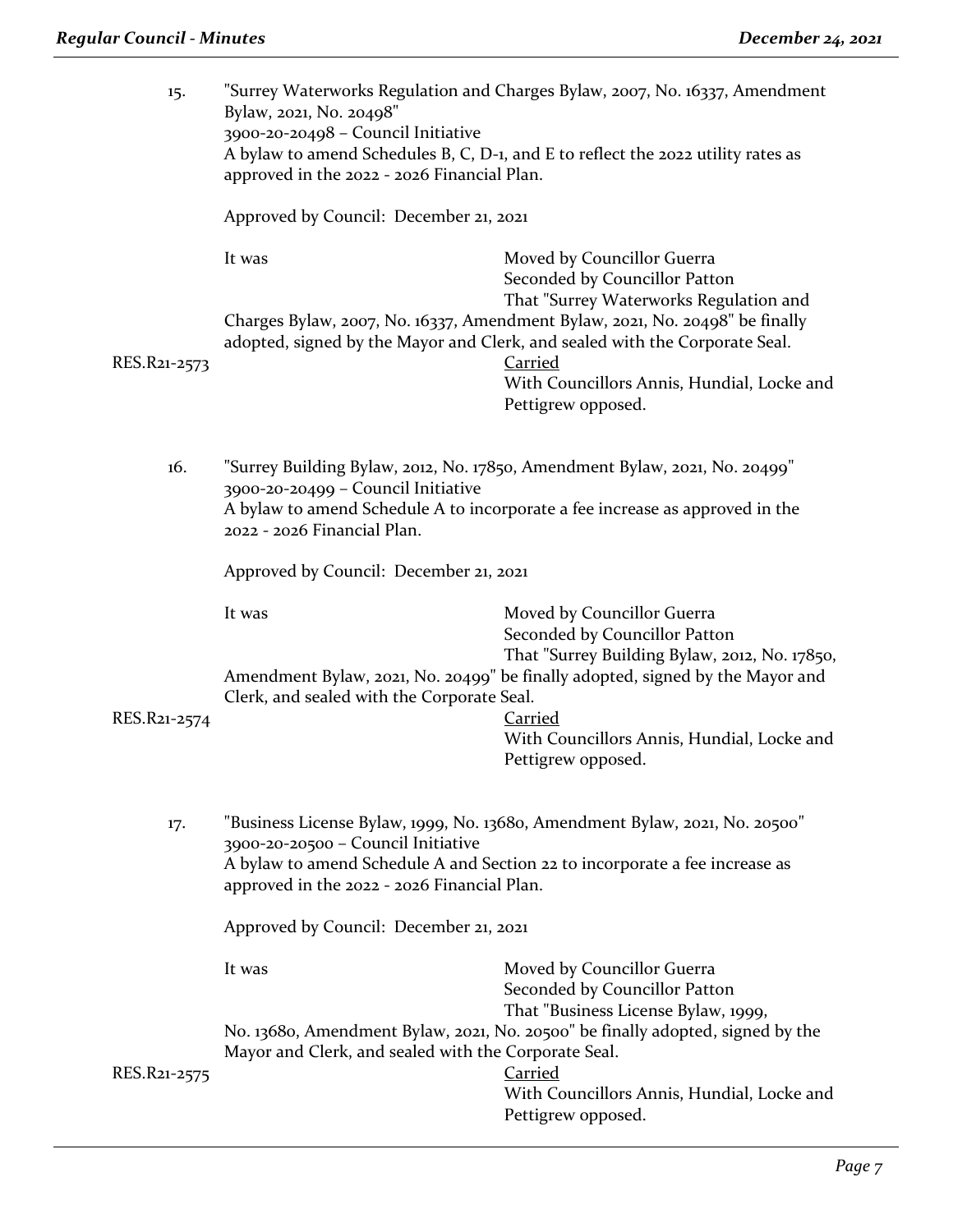| 18.          | "Surrey Animal Responsibility Bylaw, 2021, No. 19105, Amendment Bylaw, 2021,<br>No. 20501"<br>3900-20-20501 - Council Initiative<br>A bylaw to amend Schedules B and C to incorporate a fee increase as approved in<br>the 2022 - 2026 Financial Plan.               |                                                                                                                                                                                                                                                                                    |
|--------------|----------------------------------------------------------------------------------------------------------------------------------------------------------------------------------------------------------------------------------------------------------------------|------------------------------------------------------------------------------------------------------------------------------------------------------------------------------------------------------------------------------------------------------------------------------------|
|              | Approved by Council: December 21, 2021                                                                                                                                                                                                                               |                                                                                                                                                                                                                                                                                    |
| RES.R21-2576 | It was<br>the Mayor and Clerk, and sealed with the Corporate Seal.                                                                                                                                                                                                   | Moved by Councillor Guerra<br>Seconded by Councillor Patton<br>That "Surrey Animal Responsibility Bylaw,<br>2021, No. 19105, Amendment Bylaw, 2021, No. 20501" be finally adopted, signed by<br><b>Carried</b><br>With Councillors Annis, Hundial, Locke and<br>Pettigrew opposed. |
| 19.          | "Surrey Electrical Safety Bylaw, 2004, No. 15596, Amendment Bylaw, 2021, No. 20502"<br>3900-20-20502 - Council Initiative<br>A bylaw to amend Schedule B to incorporate a fee increase as approved in the<br>2022 - 2026 Financial Plan.                             |                                                                                                                                                                                                                                                                                    |
|              | Approved by Council: December 21, 2021                                                                                                                                                                                                                               |                                                                                                                                                                                                                                                                                    |
| RES.R21-2577 | It was<br>Mayor and Clerk, and sealed with the Corporate Seal.                                                                                                                                                                                                       | Moved by Councillor Guerra<br>Seconded by Councillor Patton<br>That "Surrey Electrical Safety Bylaw, 2004,<br>No. 15596, Amendment Bylaw, 2021, No. 20502" be finally adopted, signed by the<br><b>Carried</b><br>With Councillors Annis, Hundial, Locke and<br>Pettigrew opposed. |
| 20.          | "Surrey Fee-Setting Bylaw, 2001, No. 14577, Amendment Bylaw, 2021, No. 20503"<br>3900-20-20503 - Council Initiative<br>A bylaw to amend Schedules A, B, C, D, E, G, H, I, J, K and L to incorporate a fee<br>increase as approved in the 2022 - 2026 Financial Plan. |                                                                                                                                                                                                                                                                                    |
|              | Approved by Council: December 21, 2021                                                                                                                                                                                                                               |                                                                                                                                                                                                                                                                                    |
| RES.R21-2578 | It was<br>Mayor and Clerk, and sealed with the Corporate Seal.                                                                                                                                                                                                       | Moved by Councillor Guerra<br>Seconded by Councillor Patton<br>That "Surrey Fee-Setting Bylaw, 2001,<br>No. 14577, Amendment Bylaw, 2021, No. 20503" be finally adopted, signed by the<br><b>Carried</b><br>With Councillors Annis, Hundial, Locke and<br>Pettigrew opposed.       |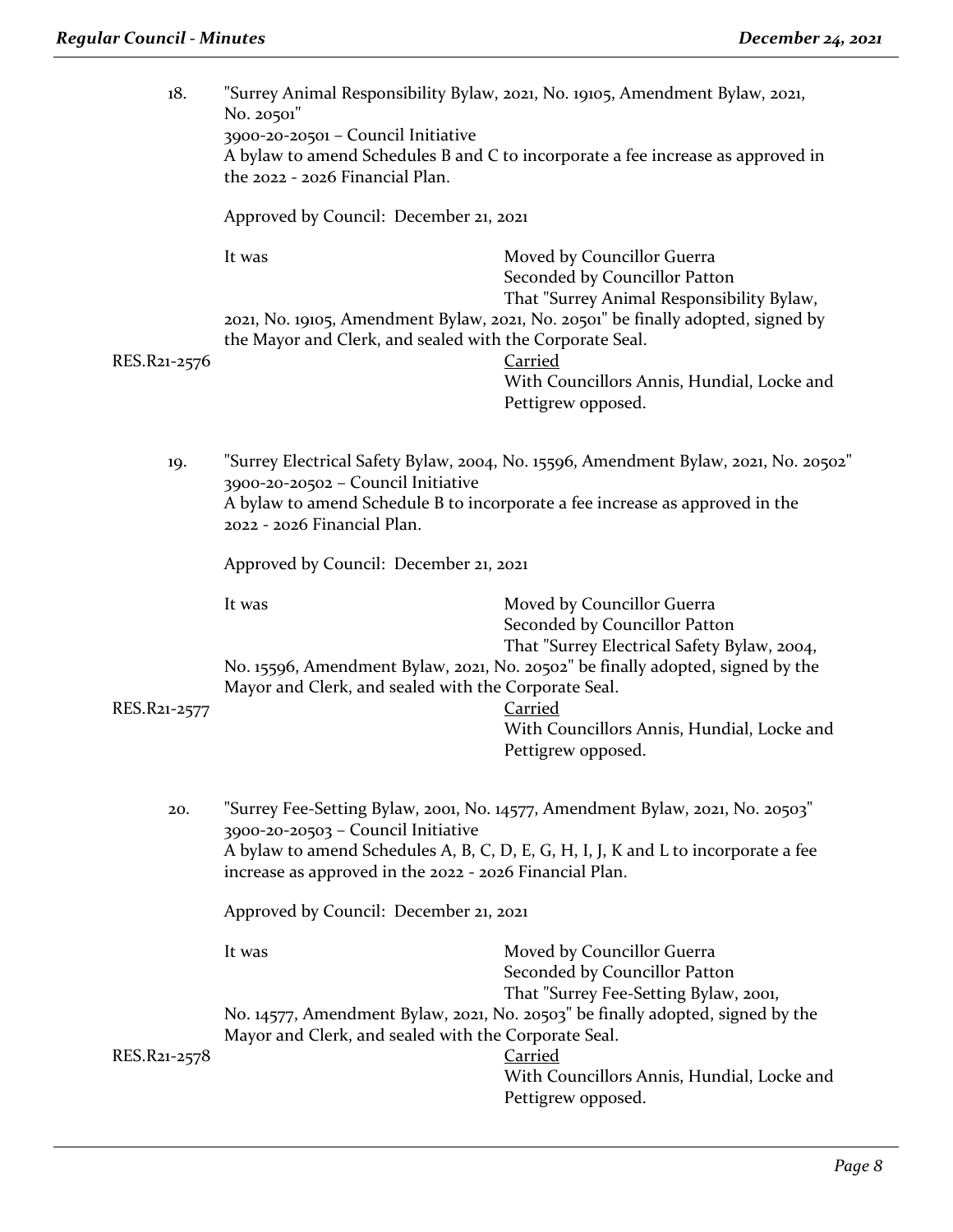| 21.                                                                                                                                                    | "Surrey Fire Service Bylaw, 1990, No. 10771, Amendment Bylaw, 2021, No. 20504"<br>3900-20-20504 - Council Initiative<br>A bylaw to amend Sections 30, 34 and 36 to incorporate a fee increase as approved<br>in the 2022 - 2026 Financial Plan. |                                                                                                                                                                |
|--------------------------------------------------------------------------------------------------------------------------------------------------------|-------------------------------------------------------------------------------------------------------------------------------------------------------------------------------------------------------------------------------------------------|----------------------------------------------------------------------------------------------------------------------------------------------------------------|
|                                                                                                                                                        | Approved by Council: December 21, 2021                                                                                                                                                                                                          |                                                                                                                                                                |
|                                                                                                                                                        | It was                                                                                                                                                                                                                                          | Moved by Councillor Guerra<br>Seconded by Councillor Patton<br>That "Surrey Fire Service Bylaw, 1990,                                                          |
| RES.R21-2579                                                                                                                                           | Mayor and Clerk, and sealed with the Corporate Seal.                                                                                                                                                                                            | No. 10771, Amendment Bylaw, 2021, No. 20504" be finally adopted, signed by the<br>Carried                                                                      |
|                                                                                                                                                        |                                                                                                                                                                                                                                                 | With Councillors Annis, Hundial, Locke and<br>Pettigrew opposed.                                                                                               |
| 22.                                                                                                                                                    | 3900-20-20505 - Council Initiative                                                                                                                                                                                                              | "Highway and Traffic Bylaw, 1997, No. 13007, Amendment Bylaw, 2021, No. 20505"<br>A bylaw to amend Schedule B to incorporate a fee increase as approved in the |
|                                                                                                                                                        | 2022 - 2026 Financial Plan.                                                                                                                                                                                                                     |                                                                                                                                                                |
|                                                                                                                                                        | Approved by Council: December 21, 2021                                                                                                                                                                                                          |                                                                                                                                                                |
|                                                                                                                                                        | It was                                                                                                                                                                                                                                          | Moved by Councillor Guerra<br>Seconded by Councillor Patton<br>That "Highway and Traffic Bylaw, 1997,                                                          |
| No. 13007, Amendment Bylaw, 2021, No. 20505" be finally adopted, signed by the<br>Mayor and Clerk, and sealed with the Corporate Seal.<br>RES.R21-2580 |                                                                                                                                                                                                                                                 | <b>Carried</b>                                                                                                                                                 |
|                                                                                                                                                        |                                                                                                                                                                                                                                                 | With Councillors Annis, Hundial, Locke and<br>Pettigrew opposed.                                                                                               |
| 23.                                                                                                                                                    | "Development Application Fees Bylaw, 2016, No. 18641, Amendment Bylaw, 2021,<br>No. 20506"                                                                                                                                                      |                                                                                                                                                                |
|                                                                                                                                                        | 3900-20-20506 - Council Initiative<br>2022 - 2026 Financial Plan.                                                                                                                                                                               | A bylaw to amend Schedule B to incorporate a fee increase as approved in the                                                                                   |
|                                                                                                                                                        | Approved by Council: December 21, 2021                                                                                                                                                                                                          |                                                                                                                                                                |
|                                                                                                                                                        | It was                                                                                                                                                                                                                                          | Moved by Councillor Guerra<br>Seconded by Councillor Patton<br>That "Development Application Fees Bylaw,                                                       |
| RES.R21-2581                                                                                                                                           | the Mayor and Clerk, and sealed with the Corporate Seal.                                                                                                                                                                                        | 2016, No. 18641, Amendment Bylaw, 2021, No. 20506" be finally adopted, signed by<br><b>Carried</b>                                                             |
|                                                                                                                                                        |                                                                                                                                                                                                                                                 | With Councillors Annis, Hundial, Locke and<br>Pettigrew opposed.                                                                                               |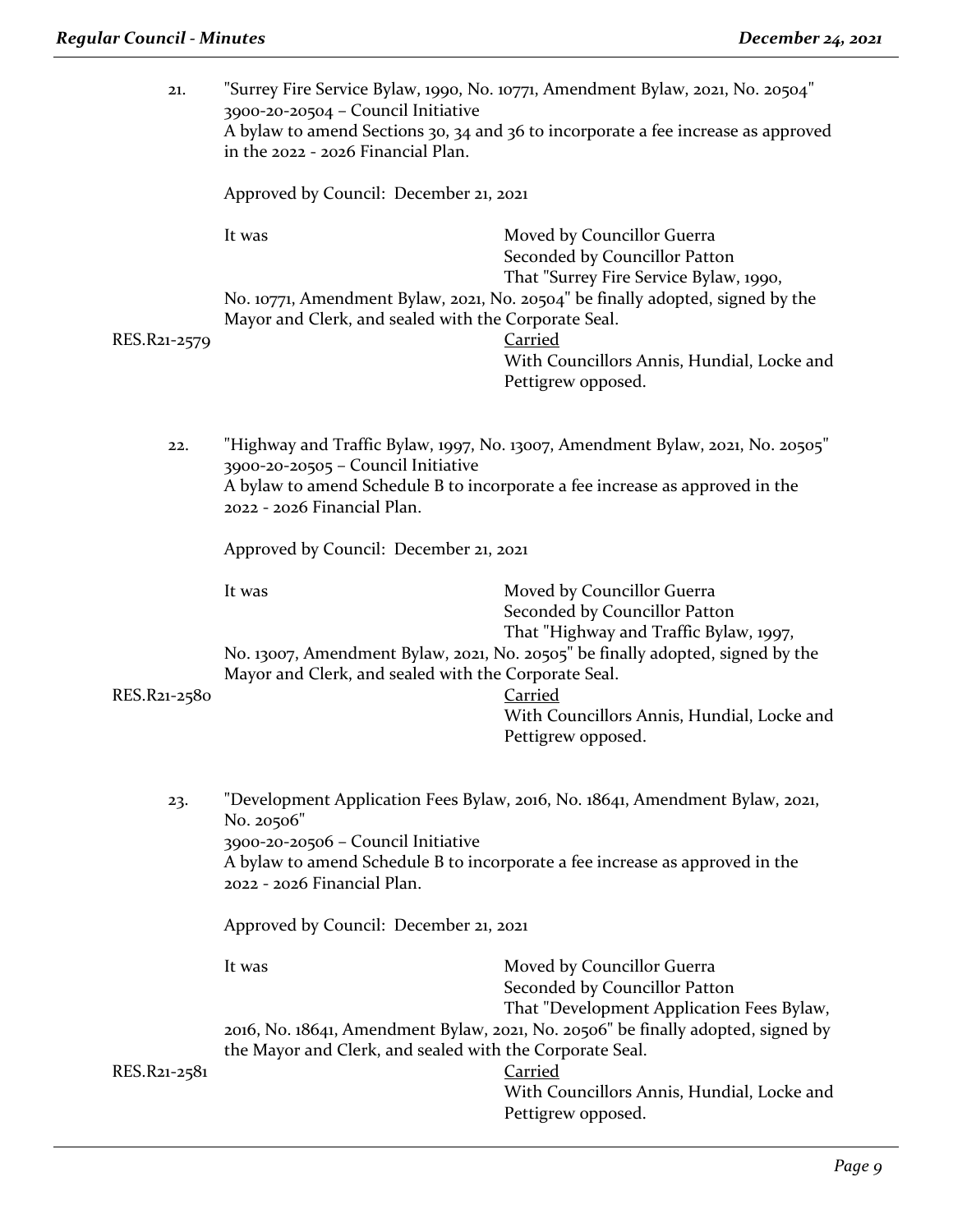| 24.          | "Surrey Plumbing Bylaw, 1981, No. 6569, Amendment Bylaw, 2021, No. 20507"<br>3900-20-20507 - Council Initiative<br>A bylaw to amend Sections 9 and 10 to incorporate a fee increase as approved in the<br>2022 - 2026 Financial Plan.                                                                    |                                                                                                                                                                      |  |
|--------------|----------------------------------------------------------------------------------------------------------------------------------------------------------------------------------------------------------------------------------------------------------------------------------------------------------|----------------------------------------------------------------------------------------------------------------------------------------------------------------------|--|
|              | Approved by Council: December 21, 2021                                                                                                                                                                                                                                                                   |                                                                                                                                                                      |  |
|              | It was                                                                                                                                                                                                                                                                                                   | Moved by Councillor Guerra<br>Seconded by Councillor Patton<br>That "Surrey Plumbing Bylaw, 1981, No. 6569,                                                          |  |
| RES.R21-2582 | Clerk, and sealed with the Corporate Seal.                                                                                                                                                                                                                                                               | Amendment Bylaw, 2021, No. 20507" be finally adopted, signed by the Mayor and<br><b>Carried</b><br>With Councillors Annis, Hundial, Locke and<br>Pettigrew opposed.  |  |
| 25.          | No. 20508"<br>3900-20-20508 - Council Initiative                                                                                                                                                                                                                                                         | "Surrey Subdivision and Development Bylaw, 1986, No. 8830, Amendment Bylaw, 2021,                                                                                    |  |
|              | A bylaw to amend Schedule B to incorporate a fee increase as approved in the<br>2022 - 2026 Financial Plan.                                                                                                                                                                                              |                                                                                                                                                                      |  |
|              | Approved by Council: December 21, 2021                                                                                                                                                                                                                                                                   |                                                                                                                                                                      |  |
|              | It was                                                                                                                                                                                                                                                                                                   | Moved by Councillor Guerra<br>Seconded by Councillor Patton<br>That "Surrey Subdivision and Development                                                              |  |
| RES.R21-2583 | Bylaw, 1986, No. 8830, Amendment Bylaw, 2021, No. 20508" be finally adopted,<br>signed by the Mayor and Clerk, and sealed with the Corporate Seal.<br><b>Carried</b>                                                                                                                                     |                                                                                                                                                                      |  |
|              |                                                                                                                                                                                                                                                                                                          | With Councillors Annis, Hundial, Locke and<br>Pettigrew opposed.                                                                                                     |  |
| 26.          | "Surrey Tree Protection Bylaw, 2006, No. 16100, Amendment Bylaw, 2021, No. 20509"<br>3900-20-20509 - Council Initiative<br>A bylaw to amend Sections 36, 37, 38, 39, 40 and 71 to incorporate a fee increase as<br>approved in the 2022 - 2026 Financial Plan.<br>Approved by Council: December 21, 2021 |                                                                                                                                                                      |  |
|              |                                                                                                                                                                                                                                                                                                          |                                                                                                                                                                      |  |
|              | It was                                                                                                                                                                                                                                                                                                   | Moved by Councillor Guerra<br>Seconded by Councillor Patton<br>That "Surrey Tree Protection Bylaw, 2006,                                                             |  |
| RES.R21-2584 | Mayor and Clerk, and sealed with the Corporate Seal.                                                                                                                                                                                                                                                     | No. 16100, Amendment Bylaw, 2021, No. 20509" be finally adopted, signed by the<br><b>Carried</b><br>With Councillors Annis, Hundial, Locke and<br>Pettigrew opposed. |  |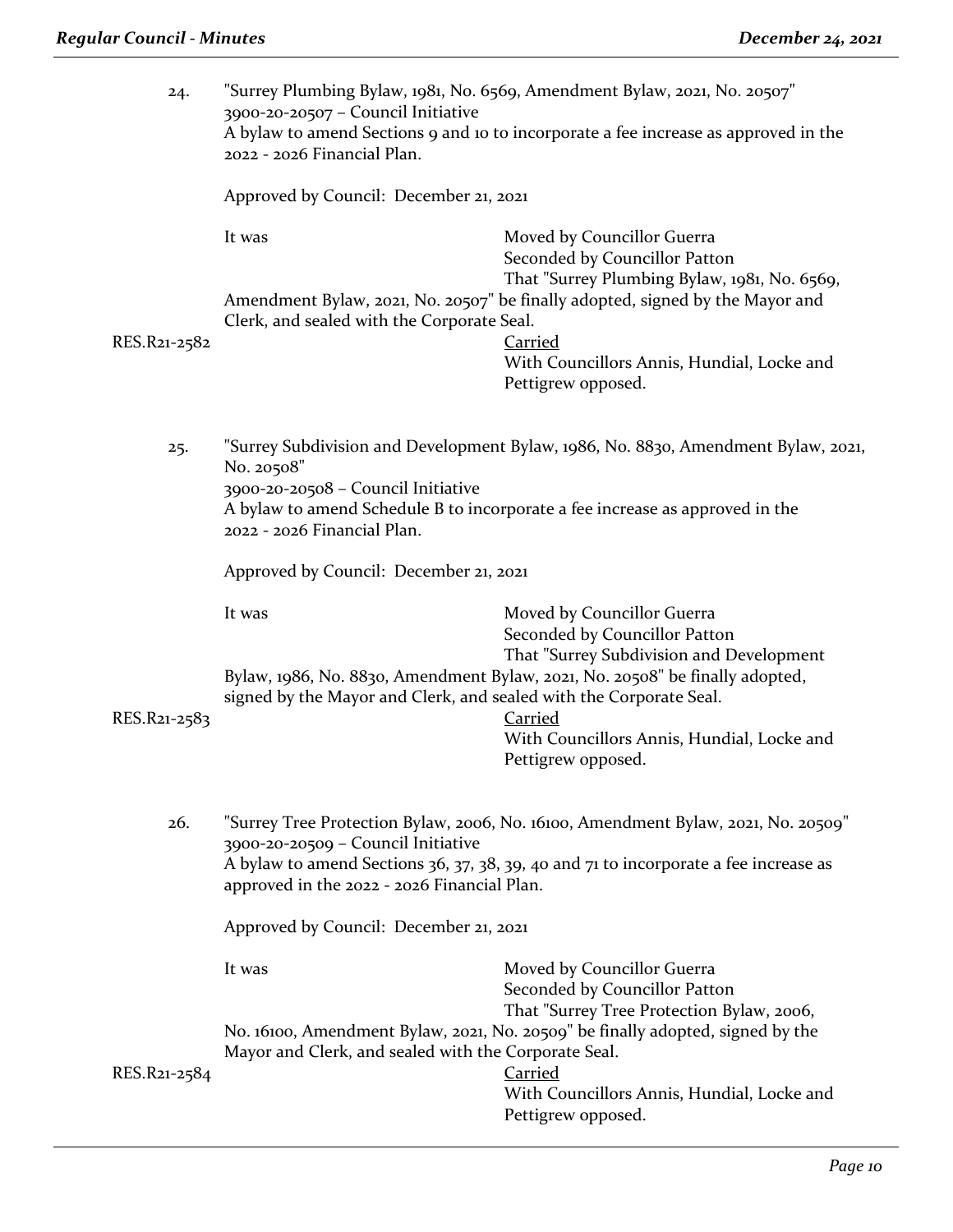27. "Surrey Fireworks Regulation Bylaw, 1974, No. 4200, Amendment Bylaw, 2021, No. 20510" 3900-20-20510 – Council Initiative A bylaw to amend Section 6 to incorporate a fee increase as approved in the 2022 - 2026 Financial Plan.

Approved by Council: December 21, 2021

It was Moved by Councillor Guerra Seconded by Councillor Patton That "Surrey Fireworks Regulation Bylaw, 1974, No. 4200, Amendment Bylaw, 2021, No. 20510" be finally adopted, signed by the Mayor and Clerk, and sealed with the Corporate Seal. RES.R21-2585 Carried

With Councillors Annis, Hundial, Locke and Pettigrew opposed.

28. "Surrey Secondary Suite Bylaw, 2012, No. 17356, Amendment Bylaw, 2021, No. 20511" 3900-20-20511 – Council Initiative A bylaw to amend Section 3 to incorporate a fee increase as approved in the 2022 - 2026 Financial Plan.

Approved by Council: December 21, 2021

Councillor Hundial declared a conflict of interest and left the meeting at 10:06 a.m.

|              | It was                                               | Moved by Councillor Guerra                                                     |
|--------------|------------------------------------------------------|--------------------------------------------------------------------------------|
|              |                                                      | Seconded by Councillor Patton                                                  |
|              |                                                      | That "Surrey Secondary Suite Bylaw, 2012,                                      |
|              |                                                      | No. 17356, Amendment Bylaw, 2021, No. 20511" be finally adopted, signed by the |
|              | Mayor and Clerk, and sealed with the Corporate Seal. |                                                                                |
| RES.R21-2586 |                                                      | Carried by members remaining                                                   |
|              |                                                      | With Councillors Annis, Locke and Pettigrew                                    |
|              |                                                      | opposed.                                                                       |

Councillor Hundial rejoined the meeting at 10:07 a.m.

29. "Drinking Water Conservation Plan Bylaw, 2004, No. 15454, Amendment Bylaw, 2021, No. 20512" 3900-20-20512 – Council Initiative A bylaw to amend Section 5.2 to incorporate a fee increase as approved in the 2022 - 2026 Financial Plan.

Approved by Council: December 21, 2021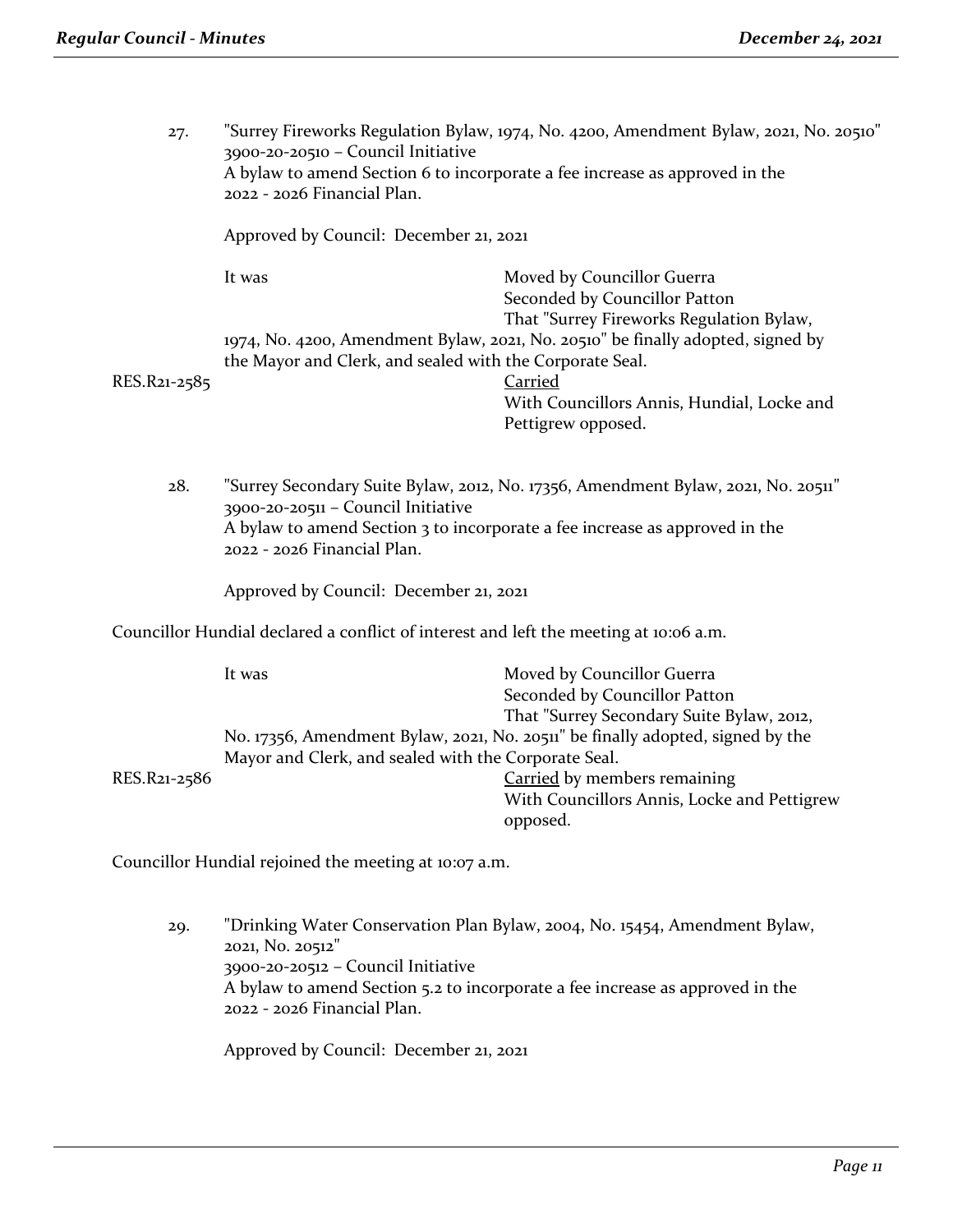| RES.R21-2587 | It was<br>signed by the Mayor and Clerk, and sealed with the Corporate Seal.                                | Moved by Councillor Guerra<br>Seconded by Councillor Patton<br>That "Drinking Water Conservation Plan<br>Bylaw, 2004, No. 15454, Amendment Bylaw, 2021, No. 20512" be finally adopted,<br><b>Carried</b><br>With Councillors Annis, Hundial, Locke and<br>Pettigrew opposed.           |
|--------------|-------------------------------------------------------------------------------------------------------------|----------------------------------------------------------------------------------------------------------------------------------------------------------------------------------------------------------------------------------------------------------------------------------------|
| 30.          | No. 20513"<br>3900-20-20513 - Council Initiative                                                            | "City of Surrey Vehicle for Hire Bylaw, 1999, No. 13610, Amendment Bylaw, 2021,<br>A bylaw to incorporate housekeeping changes in Sections 4 and 5, and to amend<br>Schedule G to reflect fee increases as approved in the 2022 - 2026 Financial Plan.                                 |
|              | Approved by Council: December 21, 2021                                                                      |                                                                                                                                                                                                                                                                                        |
| RES.R21-2588 | It was<br>the Mayor and Clerk, and sealed with the Corporate Seal.                                          | Moved by Councillor Guerra<br>Seconded by Councillor Patton<br>That "City of Surrey Vehicle for Hire Bylaw,<br>1999, No. 13610, Amendment Bylaw, 2021, No. 20513" be finally adopted, signed by<br><b>Carried</b><br>With Councillors Annis, Hundial, Locke and<br>Pettigrew opposed.  |
| 31.          | 3900-20-20514 - Council Initiative<br>2022 - 2026 Financial Plan.<br>Approved by Council: December 21, 2021 | "Capital Parcel Tax Bylaw, 2015, No. 18395, Amendment Bylaw, 2021, No. 20514"<br>A bylaw to amend Schedule A to incorporate the Capital Parcel Tax as approved in the<br>The General Manager, Finance, clarified that there is no increase to the Capital                              |
|              | Parcel Tax.                                                                                                 |                                                                                                                                                                                                                                                                                        |
| RES.R21-2589 | It was<br>Clerk, and sealed with the Corporate Seal.                                                        | Moved by Councillor Guerra<br>Seconded by Councillor Patton<br>That "Capital Parcel Tax Bylaw, 2015, No. 18395,<br>Amendment Bylaw, 2021, No. 20514" be finally adopted, signed by the Mayor and<br><b>Carried</b><br>With Councillors Annis, Hundial, Locke and<br>Pettigrew opposed. |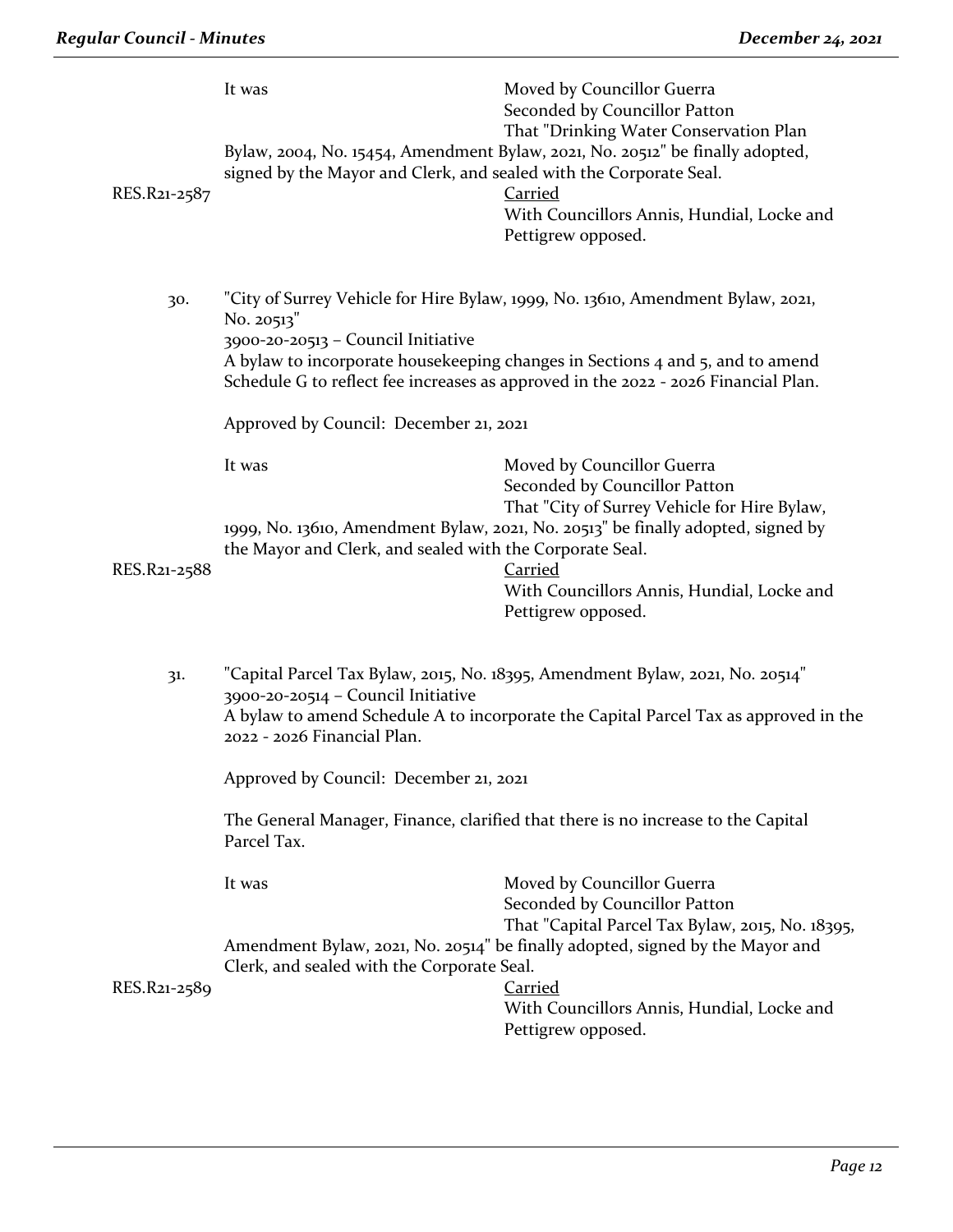| 32.          | Amendment Bylaw, 2021, No. 20515"<br>3900-20-20515 - Council Initiative<br>2022 - 2026 Financial Plan.                                                                                                                                                                                                                                                   | "Surrey Mobile Homes and Trailer Regulation and Control Bylaw, 1980, No. 6142,<br>A bylaw to amend Section 28 to incorporate a fee increase as approved in the                                                                                           |
|--------------|----------------------------------------------------------------------------------------------------------------------------------------------------------------------------------------------------------------------------------------------------------------------------------------------------------------------------------------------------------|----------------------------------------------------------------------------------------------------------------------------------------------------------------------------------------------------------------------------------------------------------|
| RES.R21-2590 | Approved by Council: December 21, 2021                                                                                                                                                                                                                                                                                                                   |                                                                                                                                                                                                                                                          |
|              | It was                                                                                                                                                                                                                                                                                                                                                   | Moved by Councillor Guerra<br>Seconded by Councillor Patton<br>That "Surrey Mobile Homes and Trailer                                                                                                                                                     |
|              |                                                                                                                                                                                                                                                                                                                                                          | Regulation and Control Bylaw, 1980, No. 6142, Amendment Bylaw, 2021, No. 20515" be<br>finally adopted, signed by the Mayor and Clerk, and sealed with the Corporate Seal.<br>Carried<br>With Councillors Annis, Hundial, Locke and<br>Pettigrew opposed. |
| 33.          | "2022 Revenue Anticipation Bylaw, 2021, No. 20516"<br>3900-20-205169 - Council Initiative<br>Pursuant to Section 177 of the Community Charter, this annual revenue<br>anticipation bylaw permits the City to incur an operating overdraft as may be<br>necessary from time to time to optimize the City's overall return on its investment<br>portfolio. |                                                                                                                                                                                                                                                          |
|              | Approved by Council: December 21, 2021                                                                                                                                                                                                                                                                                                                   |                                                                                                                                                                                                                                                          |
|              | It was                                                                                                                                                                                                                                                                                                                                                   | Moved by Councillor Guerra<br>Seconded by Councillor Patton<br>That "2022 Revenue Anticipation Bylaw,                                                                                                                                                    |
|              | 2021, No. 20516" be finally adopted, signed by the Mayor and Clerk, and sealed with<br>the Corporate Seal.                                                                                                                                                                                                                                               |                                                                                                                                                                                                                                                          |
| RES.R21-2591 |                                                                                                                                                                                                                                                                                                                                                          | <b>Carried</b><br>With Councillors Hundial and Pettigrew                                                                                                                                                                                                 |
|              |                                                                                                                                                                                                                                                                                                                                                          | opposed.                                                                                                                                                                                                                                                 |

# **G. CORPORATE REPORTS (continued)**

The Corporate Report, under date of December 24, 2021, was considered and dealt with as follows:

**Item No. R248 Extreme Weather Response for People Experiencing Homelessness File: 4815-01**

The Acting General Manager, Planning & Development, General Manager, Parks, Recreation & Culture, and General Manager, Corporate Services, provided a report to seek Council approval to open a new Emergency Weather Response Shelter at the former North Surrey Recreation Centre from December 24, 2021 to March 31, 2022; and extend the hours over the holidays at the Chuck Bailey Recreation Centre so it can provide a warm place for people during the daytime.